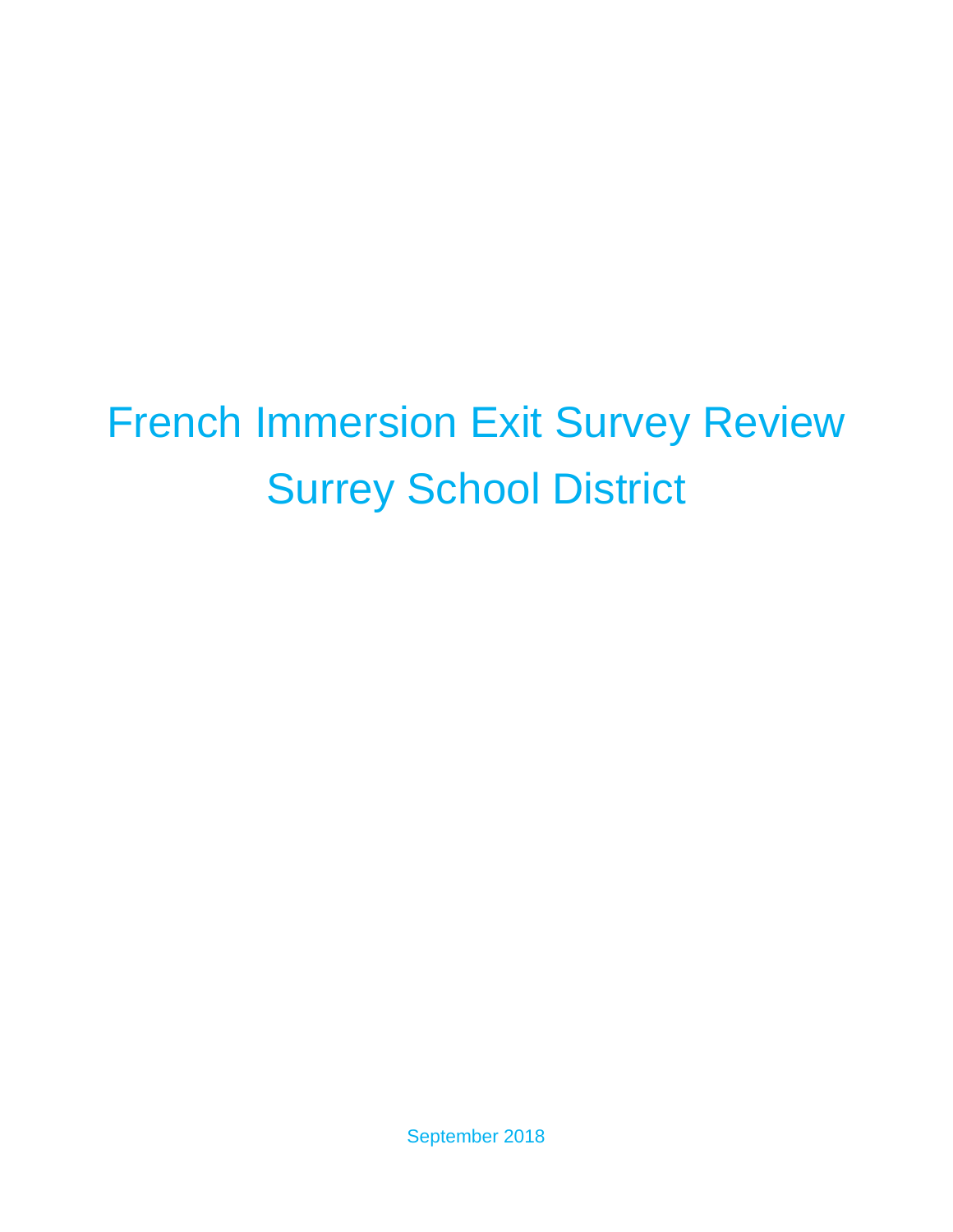At the heart of Surrey Schools is a district-wide shared vision for learning – Learning by Design – where we prepare our learners for a world in which they think creatively and critically, communicate skillfully, and demonstrate care for self and others. Within this vision, we have a variety of opportunities and environments to meet the needs of our students and community. One such opportunity is our French Immersion program. French Immersion is an intensive second language acquisition program where students study in French while following the regular B.C. Curriculum.

At the February 14, 2018 meeting of the Surrey School Board, a representative from Canadian Parents for French requested that the District conduct an exit survey on the French Immersion teachers who have left French for English classrooms with the goal of improving retention of existing French Immersion teachers.

As such, Human Resources gathered the data related to active Surrey teachers who moved from a French position to an English position between 2014 and February 2018. The Executive Director of Human Resources responded to this request on February 27, 2018 (attached). In this letter, Human Resources shared data showing that thirty-two active employees moved from a French position to an English position during this period. The Executive Director of Human Resources committed Human Resources to undertake an exit survey of these thirty-two teachers.

The exit survey was discussed at the FRIM Advisory meeting on March 7, 2018. At the meeting, members opined that possible contributing factors to movement from French to English might include:

- Teachers not being able to register their own children at their school.
- Teachers leaving the French program due to lack of confidence with their French language skills.
- The class size limits on secondary English classes (25 students) compared to Français Langue. Classes (30 students).

Elements of these concerns were included in the exit survey. Human Resources also reviewed the Canadian Association of Immersion Teachers (CAIT) "Why are new French immersion and French as a second language teachers leaving the profession?" (2008) report on their Canada-wide survey. Information from this document was also included in the multiple choice options of the exit survey. A draft of the exit survey was discussed at the FRIM Advisory Committee meeting on April 25, 2018. Minor adjustments were made to the draft exit survey. The final exit survey was sent to teachers on May 10, 2018. Nineteen out of thirty-two teachers completed the survey.

The following report shares the results of the exit survey and identifies possible next steps for supporting the retention of teachers in French assignments in the Surrey School District.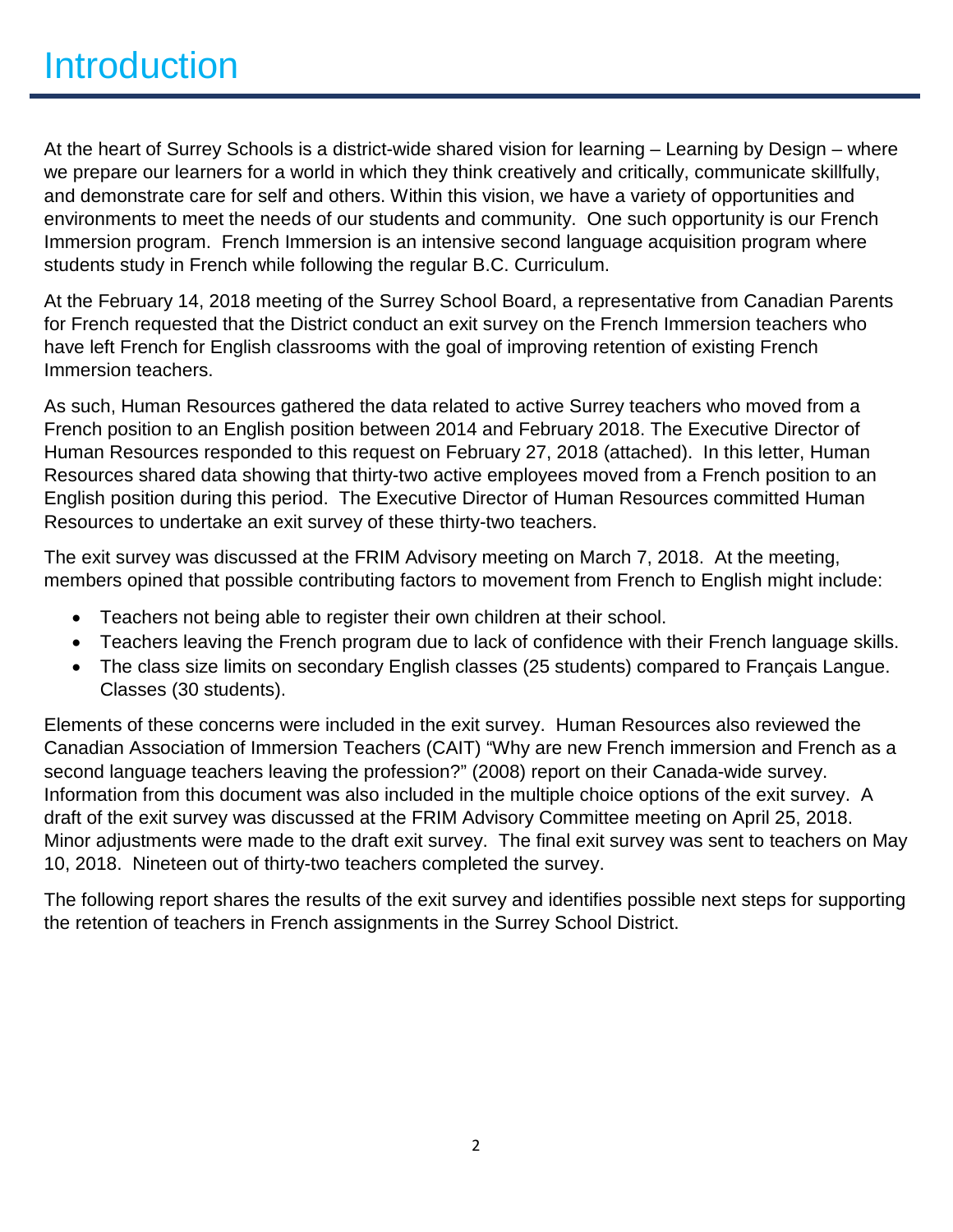### FRIM Exit Survey Results

Between 2014 and 2018, the District employed between 126 and 140 teachers each year in the following assignment categories:

- Intensive French Teacher
- Kindergarten (FRIM)
- Early Immersion Class
- Late Immersion Class
- Immersion Class (Secondary)

The District has identified 32 active teachers who departed from French enrolling positions in the period from 2014-spring 2018. Our data shows that these employees were in the following roles as of spring 2018:

- 3 promoted to Administration roles
- 2 moved to non-enrolling roles within the French Immersion Program
- 1 was in a helping teacher role with the French Program
- 2 retired and have been re-hired as TTOCs (including FRIM)
- 15 were teaching enrolling classes outside the FRIM Program
- 6 were teaching in non-enrolling roles outside the FRIM Program
- 3 were TTOCs (not retired)

These employees were invited to participate in a FRIM Exit Survey in May 2018. Nineteen teachers completed the survey.

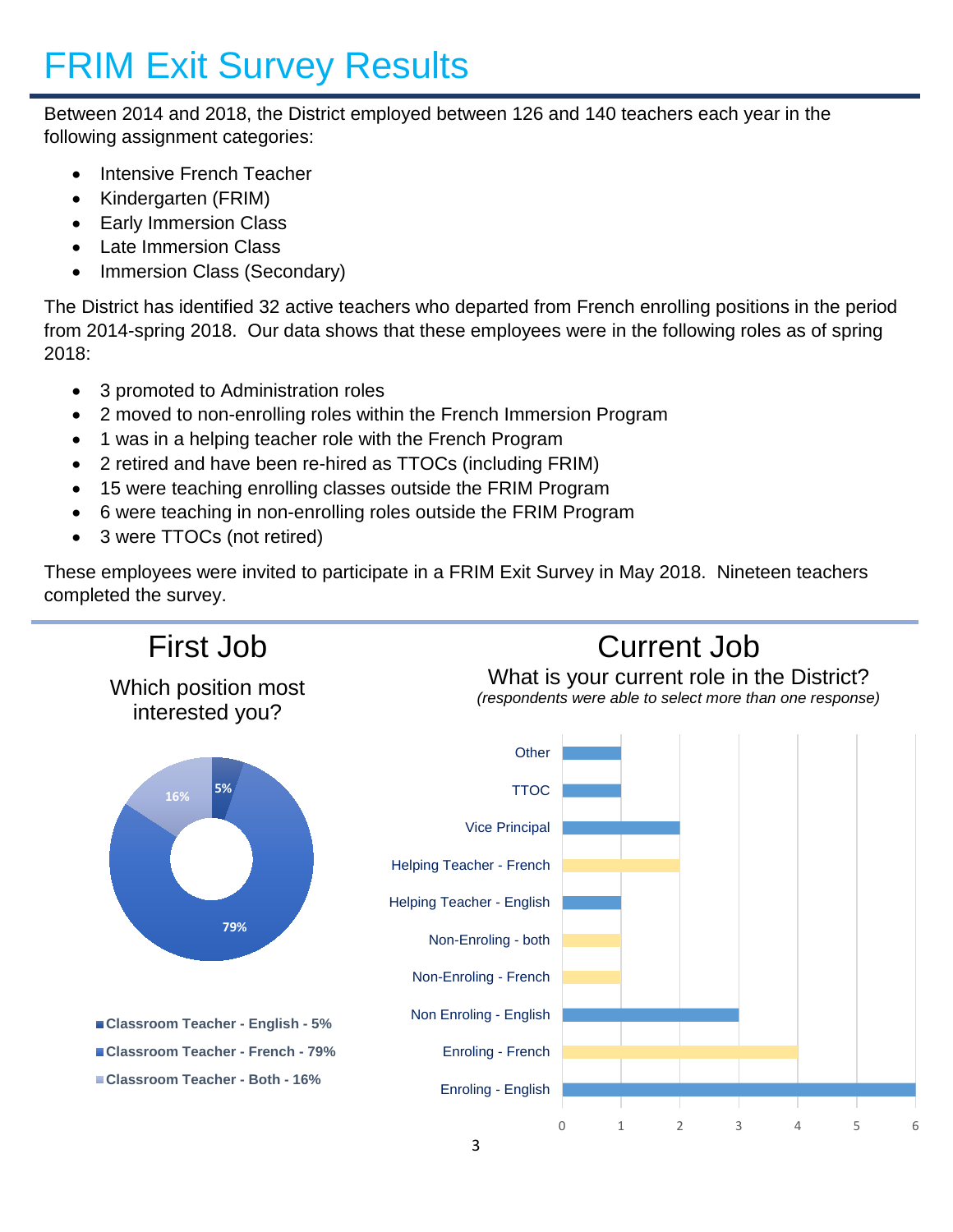

### Leaving French Immersion

List your 3 reasons for leaving French Immersion

| Lack of resources                     | 12             |
|---------------------------------------|----------------|
| More comfortable with English         | 5              |
| No positions available                | 5              |
| <b>Workload/Expectations</b>          | 4              |
| Support for special needs             | 4              |
| My children couldn't attend my school | 3              |
| <b>Felt discouraged</b>               | $\overline{2}$ |
| <b>Lack of collaboration</b>          | $\overline{2}$ |
| Promotion                             | $\overline{2}$ |
| <b>Personal reasons</b>               | $\overline{2}$ |
| <b>Proximity to home</b>              | $\overline{2}$ |
| <b>Lack of TTOCs</b>                  |                |
| <b>Did not leave FRIM</b>             | 5              |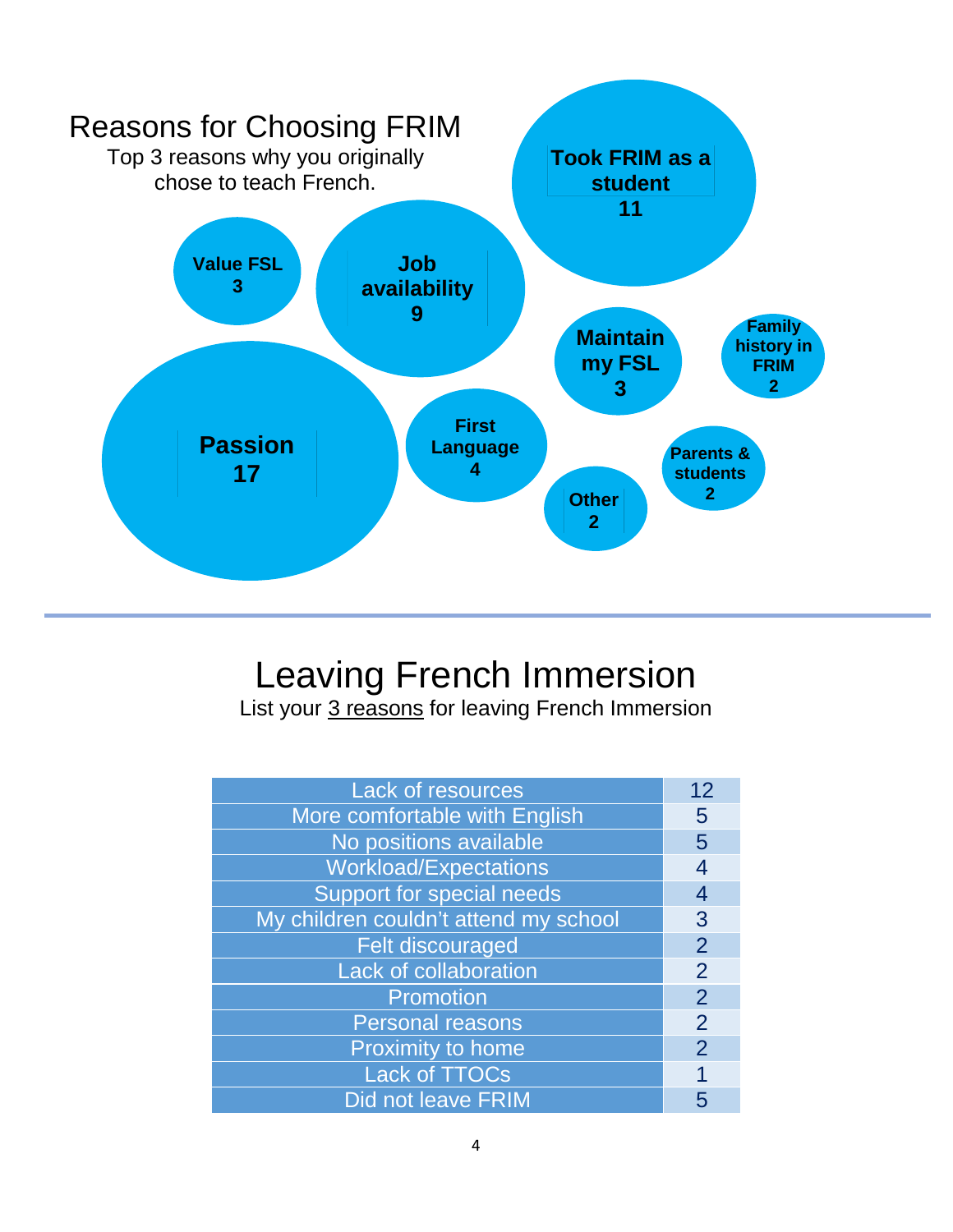### Returning to French Immersion

When asked, "What would help to facilitate your return to FRIM", we received a variety of answers. Given that 63% of teachers indicated lack of resources and 26% spoke to workload, support of students with special needs, and comfort in French - we have highlighted some responses as follows:

Review the supports in place for students with learning challenges:

• "More support for students with learning challenges especially high school."

Additional time to prepare learning materials:

- "additional preparation time due to the necessity of having to create resources/teaching materials at the appropriate skill level for the students in my class"
- There are "fewer ready-made resources I had to make my own classroom booklets for take-home reading/finding supplementary resources is not as easy to find."

Reduction in workload:

• "I'd like to see the workload in elementary immersion reduced. And, I really disagree that ELL and secondary English classes have lower caps than immersion (Français Langue). It's hard to teach the language well and teach content with the max amount of students in most classes. I didn't feel as successful as I could have at reaching each child."

Support sharing of resources between teachers:

- "More sharing out about what respective French teachers are doing, and how."
- "Working in a second language all day can be draining, and when we feel isolated from one another it exacerbates the inefficiency of what we're able to do. We need to be able to come together and share, co-plan, in order to develop confidence and improve our practice. The district could facilitate some sharing sessions for us."

Encouragement and supporting teacher growth:

- "Teachers should be lifted up, encouraged, offered resources and opportunities to improve (if they desire). The fact that they take on the challenge of teaching French should be embraced and appreciated."
- "I feel I would need to refresh my French skills, particularly in writing, and gain more confidence"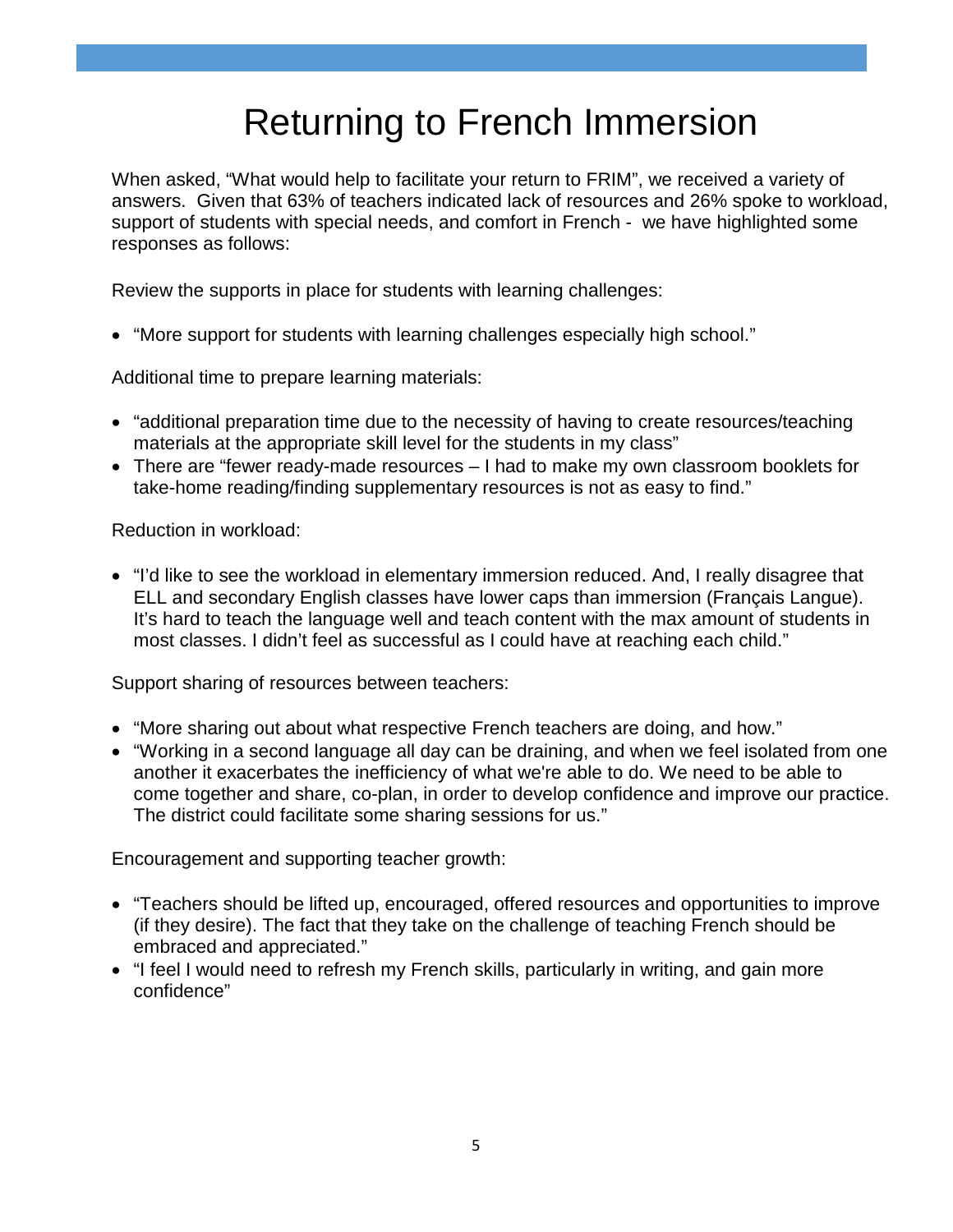## Next Steps

Information gathered from the FRIM exit survey provides us with an excellent opportunity to examine our process for supporting our FRIM teachers. Our findings were consistent with the Canadian Association of Immersion Teachers (CAIT) Canada-wide survey which found that departures by FRIM and FST teachers were primarily explained by difficult work conditions, lack of instructional materials, challenges in the relational aspects of teaching, problems with classroom management and difficult clientele, and initial training and career choice of a drop-out teacher. Recommendations for consideration arising from the Surrey School District FRIM exit survey include:

- Review the detailed exit survey results to categorize specific needs.
- Review the supports in place for FRIM students with learning challenges, including teacher professional development in this area.
- Review the French Immersion resources that support the BC Curriculum and are appropriate to grade level for second language acquisition students.
- Provide support for preparing and sharing of resources between teachers.
- Investigate partnerships with education programs that would allow French speaking teachers to gain confidence with the language with the goal of teaching FRIM and/or advertise existing educational programs outside of the district that support this need.
- Review workload expectaions of FRIM teachers in comparison to non-FRIM teachers.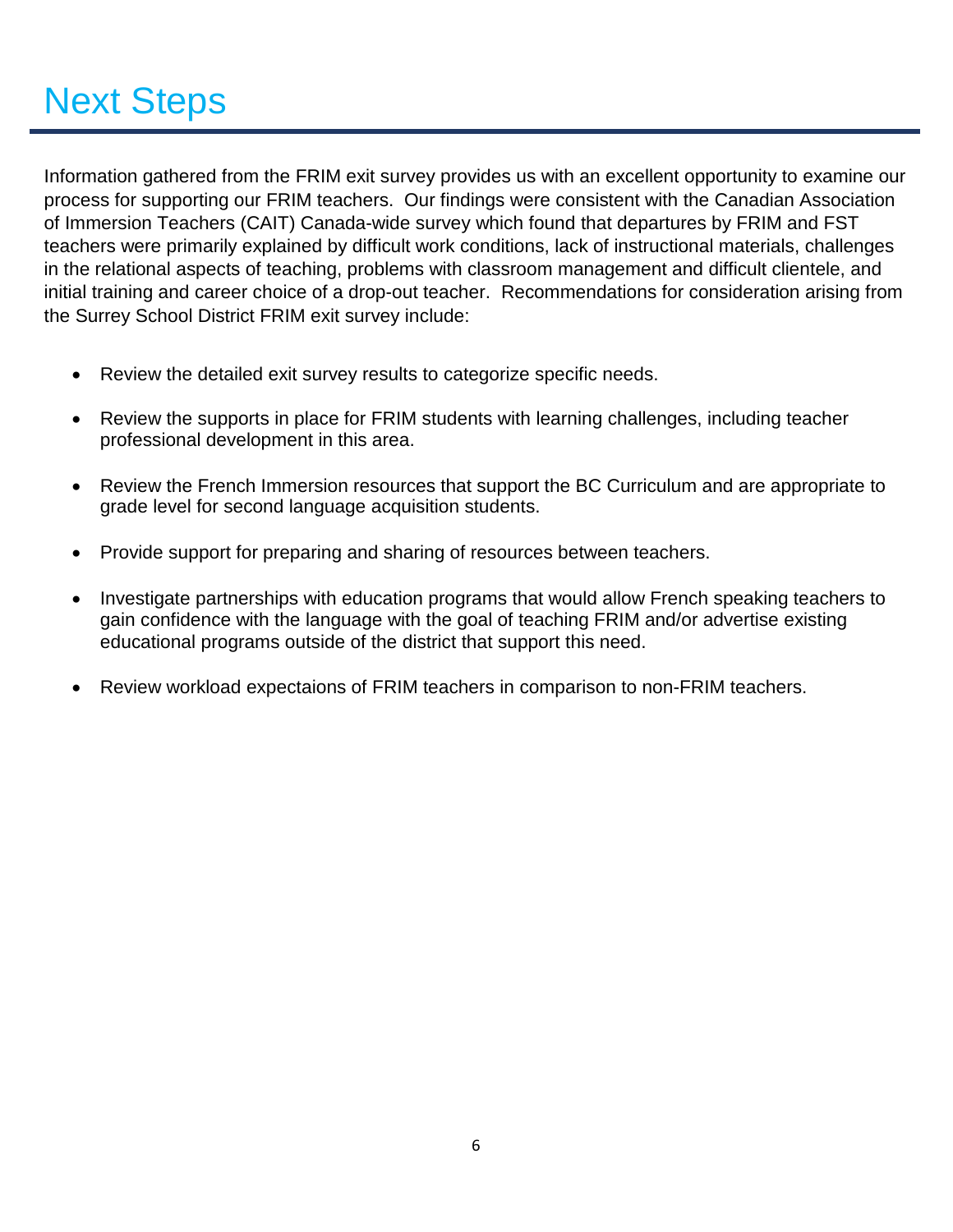#### **When you began teaching, which position most interested you:**

Enrolling Classroom Teacher-English Enrolling Classroom Teacher-French Enrolling Classroom Teacher-no preference Non-Enrolling Teacher-English Non-Enrolling Teacher-French Non-Enrolling Teacher-no preference Other: \_\_\_\_\_\_\_\_\_\_\_\_\_\_\_\_\_\_\_\_\_

#### **What French position did you teach in the district?**

Early French Immersion Late French Immersion Intensive French Enhanced French Other: \_\_\_\_\_\_\_\_\_\_\_\_\_\_\_\_\_\_\_\_\_

#### **What is your current role with the district?**

Enrolling Classroom Teacher-English Enrolling Classroom Teacher-French Non-Enrolling Teacher-English Non-Enrolling Teacher-French Non-Enrolling Teacher-English and French District Helping Teacher-English District Helping Teacher-French Counsellor-English Counsellor-French Vice Principal Support Staff **Principal** TTOC Other:

**Please list the top three reasons why you originally chose to teach French.**

**Please list the top three reasons for moving from French to English?**

#### **Was your decision to move out of the French program influenced by any of the following? Please check all that apply.**

I was promoted I retired There was a reduction of available French positions at the school I wanted to teach a different grade level or school level (elementary/secondary) I wanted to teach at a specific school I chose to TTOC I was dissatisfied with the work I was not able to enrol my child at my school due to lottery/placement process

I was dissatisfied with the school environment